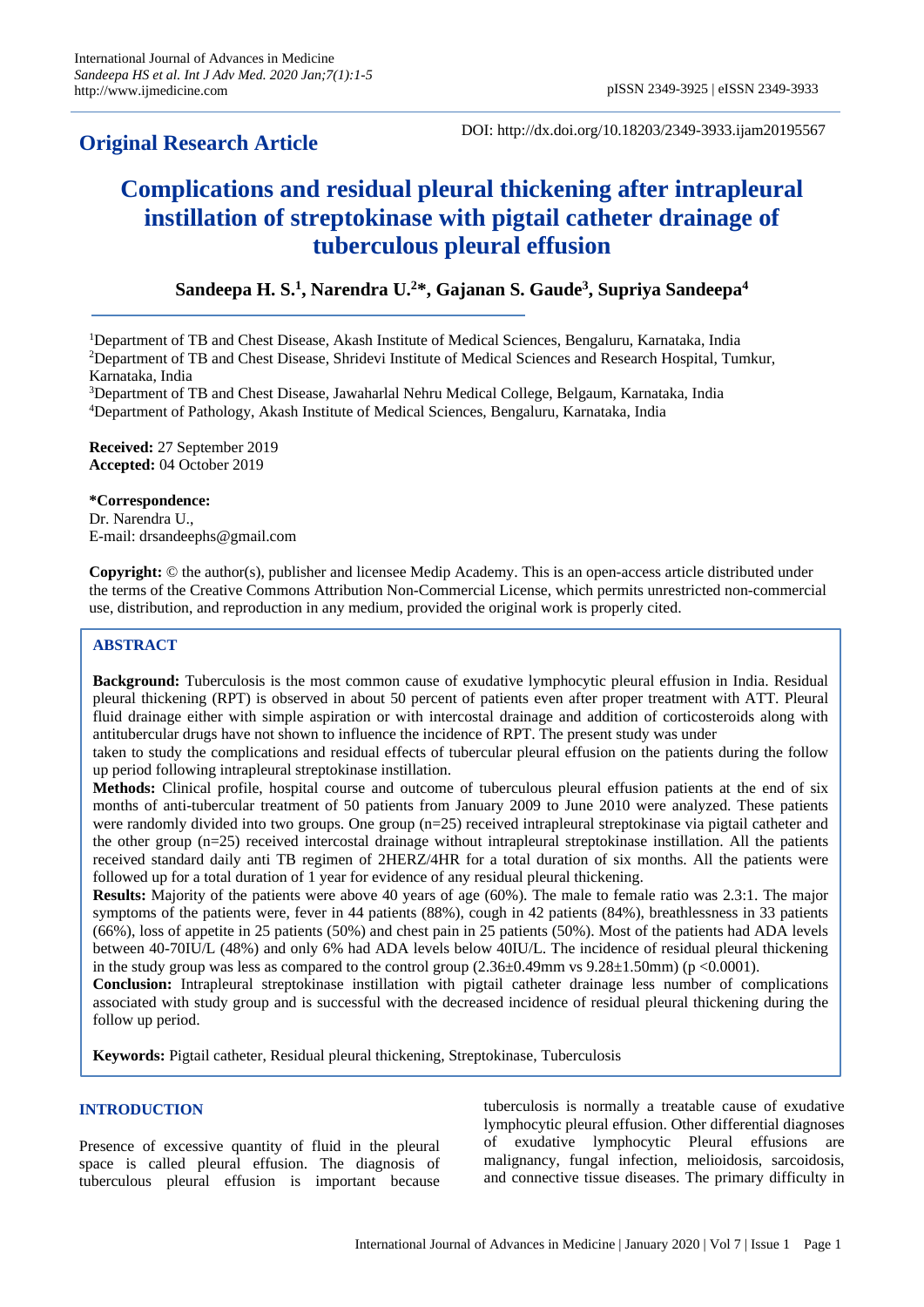getting a diagnostic confirmation of tuberculous pleural effusion is the identification of mycobacterium in the pleural fluid. Pleural biopsy is usually the main diagnostic support, but its invasive nature and the difficult technique that limits its practice.<sup>1</sup> Tuberculous (TB) pleurisy can cause clinical symptoms and pleural fibrosis with resultant residual pleural thickening (RPT). Therapeutic thoracentesis or initial complete drainage in addition to anti-TB drugs has been tried in order to rapidly relieve dyspnea caused by effusions and decrease the occurrence of RPT. Delayed diagnosis and or treatment of TB pleurisy may cause disordered fibrin turnover in the pleural cavity with subsequent fibrin deposition and loculation of pleural fluid, and may impair uneventful resolution of pleural effusion.<sup>2</sup>

#### **METHODS**

The study was done at KLES Dr Prabhakar Kore Hospital, which is a tertiary care hospital.

#### *Inclusion criteria*

Patients above 18 years diagnosed as a case of tubercular pleural effusion at KLES Prabhakar Kore Hospital, Belgaum.

#### *Exclusion criteria*

- A history of invasive procedures directed into the pleural cavity.
- Recent severe trauma.
- Hemorrhage or stroke.
- Bleeding disorder or anticoagulant therapy.
- Patients below the age of 18 yrs.
- Use of streptokinase in the previous 2 yrs.

Detailed history was taken; respiratory system was examined. All the basic investigations were done in all patients as per the protocol. Chest radiograph of posterior-anterior view were done in all the cases. CT scan of thorax was done wherever required.

The diagnosis of tubercular pleural effusion was done by the combination of various diagnostic modalities like sputum for AFB and Pleural fluid analysis for: Proteins, Sugars, Total count, Differential count, ADA level estimation, PCR for MTB DNA, Pleural fluid for AFB staining.

## *Procedure of pigtail catheter insertion*

Prior to commencing pigtail catheter insertion, the procedure is explained fully to the patient and consent recorded. The best site to insert the catheter is the "safe triangle". This is the triangle bordered by the anterior border of the latissimus dorsi, the lateral border of the pectoralis major muscle, a line superior to the horizontal level of the nipple, and an ape below the axilla.

After identifying the site of maximum dullness, the part is infiltrated with a local anesthetic like 2% lignocaine under aseptic precautions. In contrast to large bore catheters, the pigtail catheter is inserted with the aid of a guide wire by a Seldinger technique. Blunt dissection is unnecessary as dilators are used in the insertion process. After infiltration with local anesthesia, a needle and syringe are used to localize the position for insertion of pigtail catheter (point of maximum dullness). A guide wire is then passed down the hub of the needle, the needle is removed, and the tract enlarged using a dilator. A small-bore pigtail catheter is then passed into the thoracic cavity along the wire. It is held securely to the chest wall with the help of purse string sutures. A three way stop cork is then connected to the free end of the pigtail catheter and the three way is further attached to an ICD bottle or a Romodrain bag with fluid level to create a closed system which prevents the development of iatrogenic pneumothorax.

The patients were then divided into two groups randomly using odd and even method. Group 1 (control) received Intercostal Tube Drainage alone using large bore (28F) polymed thoracic chest tube. Group 2 (study) received Intercostal Tube Drainage using small bore (7F) Pigtail catheter along with intrapleural instillation of streptokinase (2.5 lakh units) daily for 3 days. All patients in both groups received anti tubercular treatment (2HRZE, 4HR).

#### *Procedure of streptokinase instillation*

Intrapleural injection therapy was started on the following day, with intrapleural injection of solution containing 250,000 IU of dissolved streptokinase in 100ml of normal saline. After injection, the pigtail tube was clamped for 2 h and subsequently opened for free drainage. Intrapleural instillation of streptokinase was repeated for three consecutive days. Chest X-ray is performed after the third day of treatment. Complete drainage was defined as no or minimal pleural effusion on CXR. The pigtail tube was removed when the net drainage was <50 ml in the previous 24 h. Repeat chest radiography was obtained after 3 days, at the time of discharge and at the end of completion of anti-tubercular therapy. The following outcome variables were studied, and the results were analyzed statistically by using unpaired t-test.

- Complications if any.
- Residual pleural thickening as assessed by chest radiography.

#### **RESULTS**

A total of 53 patients in tertiary care hospital over a period of 1 and half years from 1st January 2009 to 30th June 2010 were included in the study. In the final analysis 3 patients were excluded due to the following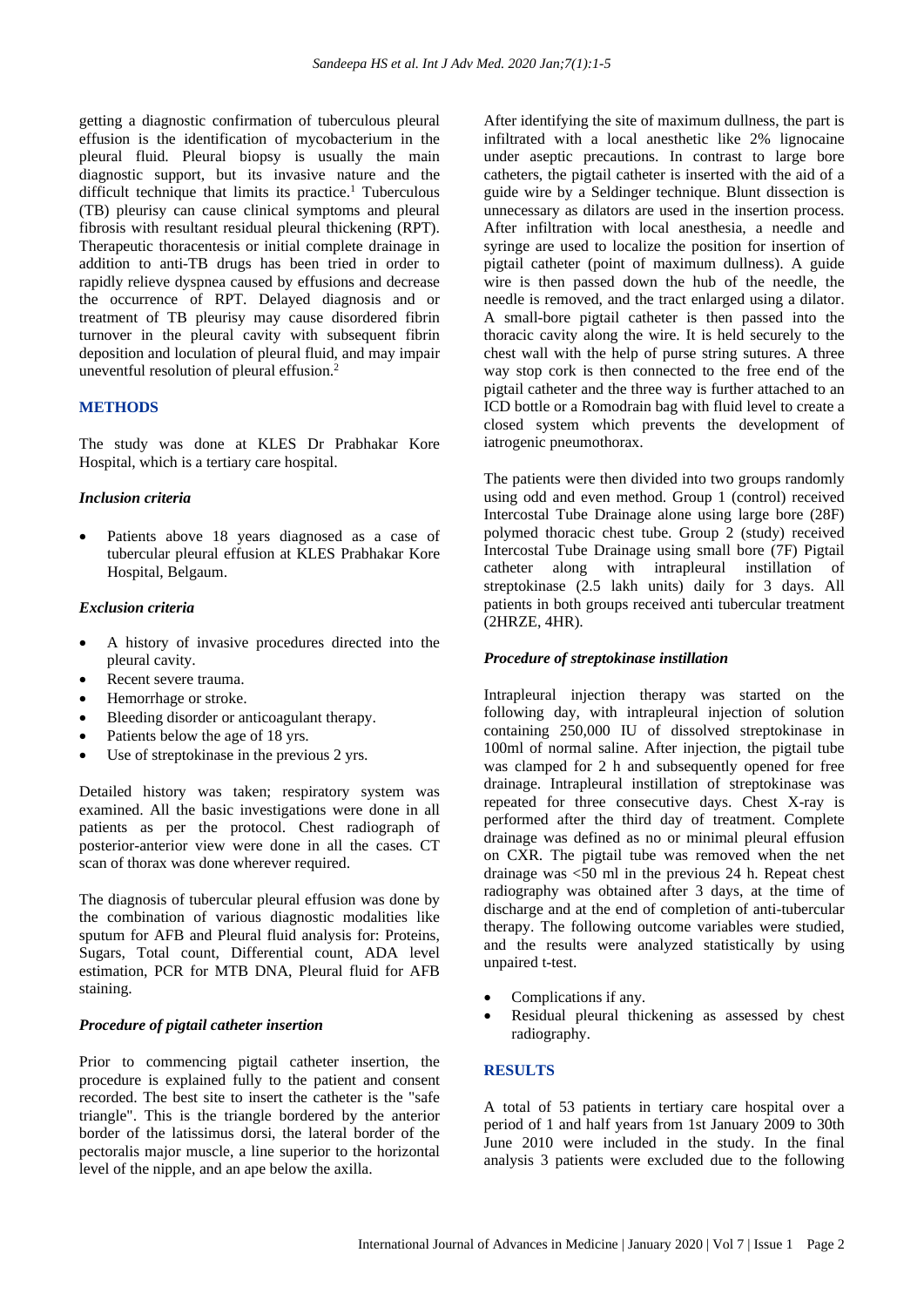reasons: two patients lost follow up and one patient was later proved to have malignant pleural effusion.

Thus 50 cases were analyzed in detail. There were 25 cases in the study group and 25 cases in control group as shown in Table 2.

#### **Table 1: Age wise distribution of patients.**

| Age group     | <b>Total</b><br>No. $(\% )$ | <b>Study</b><br>group<br>No. (%) | <b>Control</b><br>group<br>No. $(\% )$ |
|---------------|-----------------------------|----------------------------------|----------------------------------------|
| $<$ 20 years  | 05(10%)                     | 03(12%)                          | 02(08%)                                |
| $21-30$ years | 08(16%)                     | 03(12%)                          | 05(20%)                                |
| $31-40$ years | 07(14%)                     | 03(12%)                          | 04(16%)                                |
| $41-50$ years | 11(22%)                     | 08(32%)                          | 03(12%)                                |
| $>51$ years   | 19(38%)                     | 08(32%)                          | $11(44\%)$                             |

Majority of the patients (38%) were in the age group of >51 years and 11 (22%) patients belong to the age group between 41-50 years and 8 patients belong to age group 21-30 years. Five patients were less than 20 years.

#### **Table 2: Gender wise distribution of the patients.**

| <b>Sex</b> | <b>Total</b><br>No. (%) | <b>Study</b><br>No. (%) | <b>Control</b><br>No. (%) |
|------------|-------------------------|-------------------------|---------------------------|
| Male       | 35(70%)                 | $16(64\%)$              | 19(76%)                   |
| Female     | 15(30%)                 | 9(36%)                  | 6(24%)                    |

Total number of male patients were 35 (70%) and total female patients were 15 (30%). Thus, male to female ratio was 2.3:1.

#### **Table 3: Major symptoms of the patients.**

| <b>Symptoms</b>       | <b>Total patients</b><br>No. $(n=50)$ | Percentage<br>$(\%)$ |
|-----------------------|---------------------------------------|----------------------|
| Cough                 | 42                                    | 84                   |
| Fever                 | 44                                    | 88                   |
| <b>Breathlessness</b> | 33                                    | 66                   |
| Loss of appetite      | 25                                    | 50                   |
| Weakness              | 10                                    | 20                   |
| Chest pain            | 25                                    | 50                   |

The major symptoms of the patients were, fever in 44 (88%) patients, cough in 42 (84%) patients, breathlessness in 33 (66%) patients, loss of appetite in 25 (50%) patients and chest pain in 25 (50%) patients.

#### **Table 4: Pleural fluid ADA levels in all the patients.**

| <b>Groups</b> | $<$ 40 IU/ml<br>No. (%) | 40-70 IU/ml<br>No. (%) | $>70$ IU/ml<br>No. (%) |
|---------------|-------------------------|------------------------|------------------------|
| Study         | 03(12%)                 | $13(52\%)$             | 09(36%)                |
| Control       | 03(12%)                 | $11(44\%)$             | $11(44\%)$             |
| Total         | 06(12%)                 | 24(48%)                | 20(40%)                |

From Table 4 it is observed that 24 patients (48%) patients had ADA levels between 40-70 IU/ml, 20 (40%) patients had an ADA level above 70 IU/ml, whereas in only in 6 (12%) cases the ADA levels were below 40 IU/ml.

#### **Table 5: Complications in both groups.**

| Group         | PTX No. $(\% )$ | <b>Infection of</b><br>wound No. $(\% )$ | <b>Chest pain</b><br>$\bf{No.}$ (%) | $HYD$ no. $(\% )$ | PYO<br>$\bf{n}$ o. $(\% )$ | <b>Tube block</b><br>$\mathbf{no.}$ (%) |
|---------------|-----------------|------------------------------------------|-------------------------------------|-------------------|----------------------------|-----------------------------------------|
| Study group   | 02(8%)          | 04(16%)                                  | 07(24%)                             | $00(00\%)$        | $00(00\%)$                 | 05(20%)                                 |
| Control group | 00(00%)         | 09(36%)                                  | 05(20%)                             | 02(8%)            | 02(8%)                     | $00(00\%)$                              |
| Total         | 02(4%)          | 13(26%)                                  | 12 (24%)                            | 02(4%)            | 02(4%)                     | $05(10\%)$                              |

It is observed that the most common complication in both groups was infection at the site of insertion (n=13) 26%, the infection was more in control group as compared with the study group may be because of the wound size. Pneumothorax was observed only in 2 cases in the study group, this was probably due to faulty procedure initially and no such cases were observed once the expertise with the technique was achieved. The most important complication with pigtail catheter was catheter blockage, it was easily overcome by flushing the catheter with 20- 50ml of normal saline. Seven cases in the study group and 5 cases in control complained of chest pain. Two cases each of pyothorax and hydropneumothorax were noted in the control group.

During the follow up period it is observed that 30 patients (60%) of all cases developed residual pleural thickening (RPT) at the end of 6 months of ATT.

# **Table 6: Comparison of residual pleural thickening in both the groups during follow up period.**

| Group   | Cases (N) No. $(\%$ ) | <b>RPT</b> (CMS)    |
|---------|-----------------------|---------------------|
| Study   | 14 (56%)              | $2.36 + 0.49$ CMS   |
| Control | $16(64\%)$            | $9.28 \pm 1.50$ CMS |
| p value | p<0.0001              |                     |

 $RPT = residual$  pleural thickening

Among the study group 14 patients (54%) and in the control group 16 patients (64%) developed RPT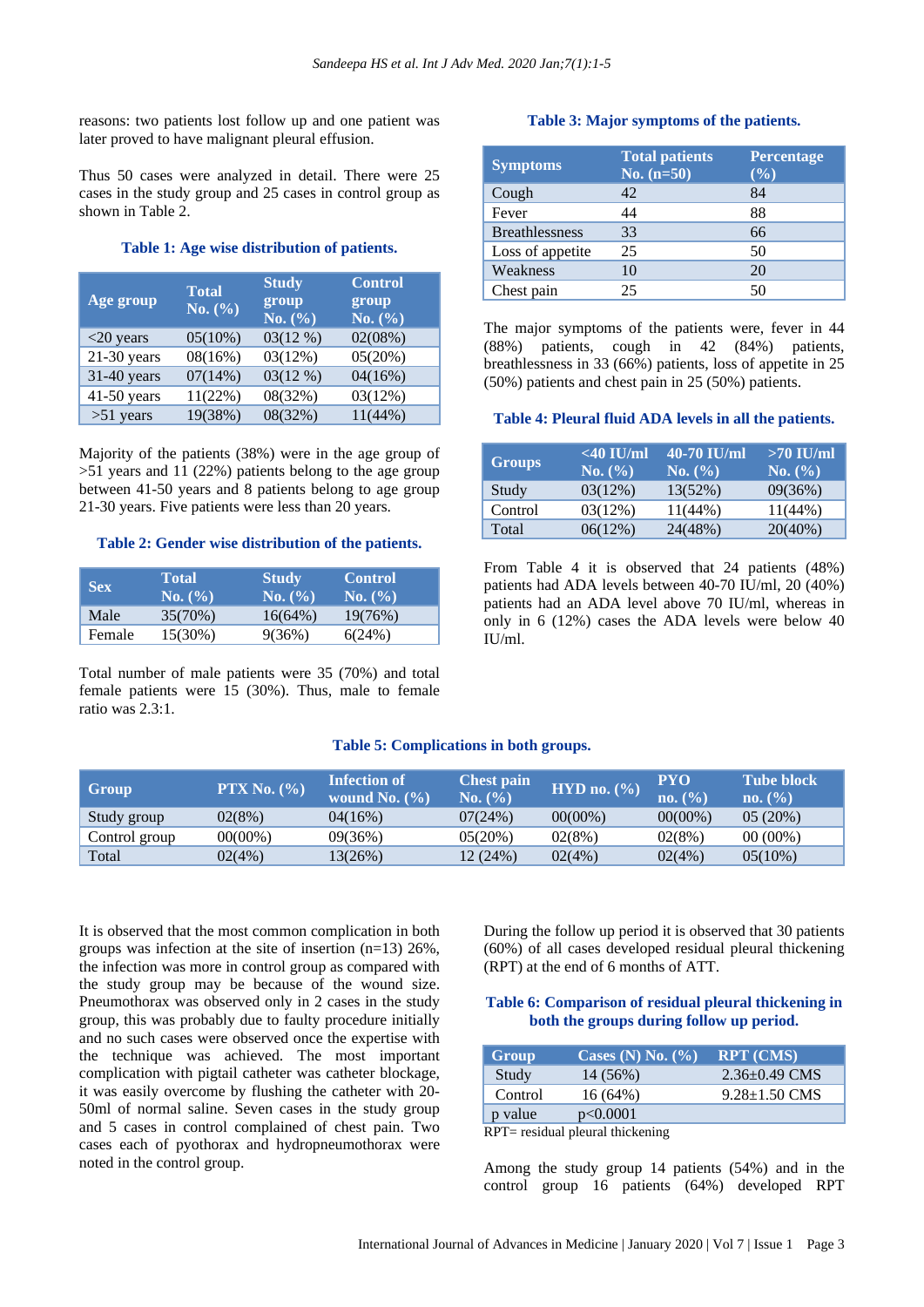respectively. The mean thickening in study group was significantly less (2.36±0.49cms) as compared to the control group  $(9.28 \pm 1.50 \text{ cm})$  (p <0.0001).

# **DISCUSSION**

The present study was done in a tertiary care KLES Dr Prabhakar Kore hospital and medical research center, Belgaum. A total of 53 patients were included in the study, among them three patients were excluded from the final analysis because two patients lost follow up and one patient was diagnosed as a case of malignant pleural effusion. Hence the remaining 50 patients were divided into two groups containing 25 patients each (study and control).

Majority of the patients in the study were in the age group above 51 years (38%) and overall 60% of patients were above the age of 40 years. This in contrast to study done by Ibrahim et al, who observed that the mean age of 100 patients with tuberculous pleural effusion was 31.5 years.<sup>3</sup> This findings are in part consistent with the reports from the study of Baumann et al who studied 14,000 patients with tuberculous pleuritis reporting to the Communicable Disease Center in the United States between 1993 and 2003.<sup>4</sup> In their study the mean age of the patients was 49.9 years. In another study done by Sharma et al the mean age of patients with tuberculous pleural effusion was 33years.<sup>5</sup> The difference in the age distribution of the present study with other studies might be due to a relatively small sample size. In the present study, males to female ratio was 2.3:1 which was consistent with the study done by Singla in which there were 35 males and 11 females among the 46 patients with tuberculous pleural effusion.<sup>6</sup> Seibert et al studied seventy patients of tuberculous effusion and among them 47 patients were males and 23 were females.7 The major symptoms of the patients were fever (88%), cough (84%), dyspnea (66%), loss of appetite (50%), chest pain (50%) and generalized weakness (20%). These findings were consistent with the study done by Berger et al.<sup>8</sup> They observed cough (70%), fever (68%) and chest pain to be the most common symptoms. In another study done by Kwak et al the predominant symptoms were chest pain (80%), cough (76%), fever (70%) and dyspnea (55%).<sup>9</sup>

In our study, majority of the patients had an ADA level exceeding 40IU/L which is in consistency with the studies done by Ocana et al.<sup>10</sup> In their study of 221 patients with pleural or peritoneal effusions, all patients with a pleural fluid ADA of 70IU/L had TB, whereas no patient with a pleural fluid ADA below 40 IU/L had tuberculous pleuritis. Verma et al studied 50 patients above the age of 12 years with pleural effusion and among them 34 patients were diagnosed as having tuberculous pleural effusion and observed that the pleural fluid ADA level was more than 36 IU/L in all cases of tuberculous pleural effusion.11They also concluded that when 36IU/L is taken as cut off point, sensitivity and specificity of ADA for TB is 100% and 77%. Sulochana et al. studied 3 groups of pleural effusion.<sup>12</sup> Group 1 had 15 patients with tuberculous effusion, group 2 had 15 patients with malignant pleural effusion and the third group had 15 patients with non-tuberculous and nonmalignant pleural effusions. They found that the mean ADA levels in group 1 was 53.8±8.9 IU/L and this was significantly higher than the other two groups which had mean ADA levels of 34.8±4.82 IU/L and 9.9±1.39 IU/L respectively. In another study done by Gupta et al, all 36 patients with tuberculous pleural effusion had ADA levels above 50.75 IU/L.<sup>13</sup>

In the present study, intercostal drainage alone was not associated with decreased incidence of residual pleural thickening. This was consistent with the findings of Lai et al who studied the role of pigtail drainage in the treatment of tuberculous pleural effusion.<sup>14</sup> In their study sixty-one patients with tuberculous effusion were divided into two groups. Thirty patients received pigtail drainage along with anti-tubercular treatment and thirty-one patients received only anti tubercular treatment. At the end of their study they concluded that addition of pigtail drainage to an effective anti-TB treatment does not reduce the level of residual pleural thickening. But in the present study small bore (7F) pigtail catheter was as effective as large bore (32 F) Polymed Intercostal Tube in draining the pleural fluid and was associated with less number of procedure related complications like infection at the wound site. This was consistent with the study done by Gammie et al, who concluded that the pigtail catheter offers reliable treatment of pneumothoraces and simple effusions and is safe and less invasive alternative to tube thoracostomy.<sup>15</sup> The use of intrapleural streptokinase therapy at the dose used in the present study (2,50,000IU/ day for 3 days) was not associated with any obvious systemic side effects which was similar other studies done by Chin et al who studied complicated pleural effusion cases with 1to 10 intrapleural instillations of streptokinase and observed no complications.16,17 At the end of 6 months of antitubercular treatment, we noted that the occurrence of residual pleural thickening in the streptokinase group was significantly less than the study group (2.36±0.4929mm vs 9.280±1.508mm). This finding was consistent with the studies done by Chung et al who observed that only two of their patients in the streptokinase group had a residual pleural thickening of more than 10mm as compared to control group in which 10 patients had a residual pleural thickening of >10mm.17 Our findings also correlate with the findings of Kwak et al who observed the mean RPT in their study group to be 4.59±5.93mm after intrapleural streptokinase instillation.<sup>9</sup>

#### **CONCLUSION**

Tuberculosis being the most common cause of exudative lymphocytic pleural effusion in India, no effort should be left in arriving at specific diagnosis to give the most rational treatment. Residual pleural thickening (RPT) is observed in about 50 percent of patients even after proper